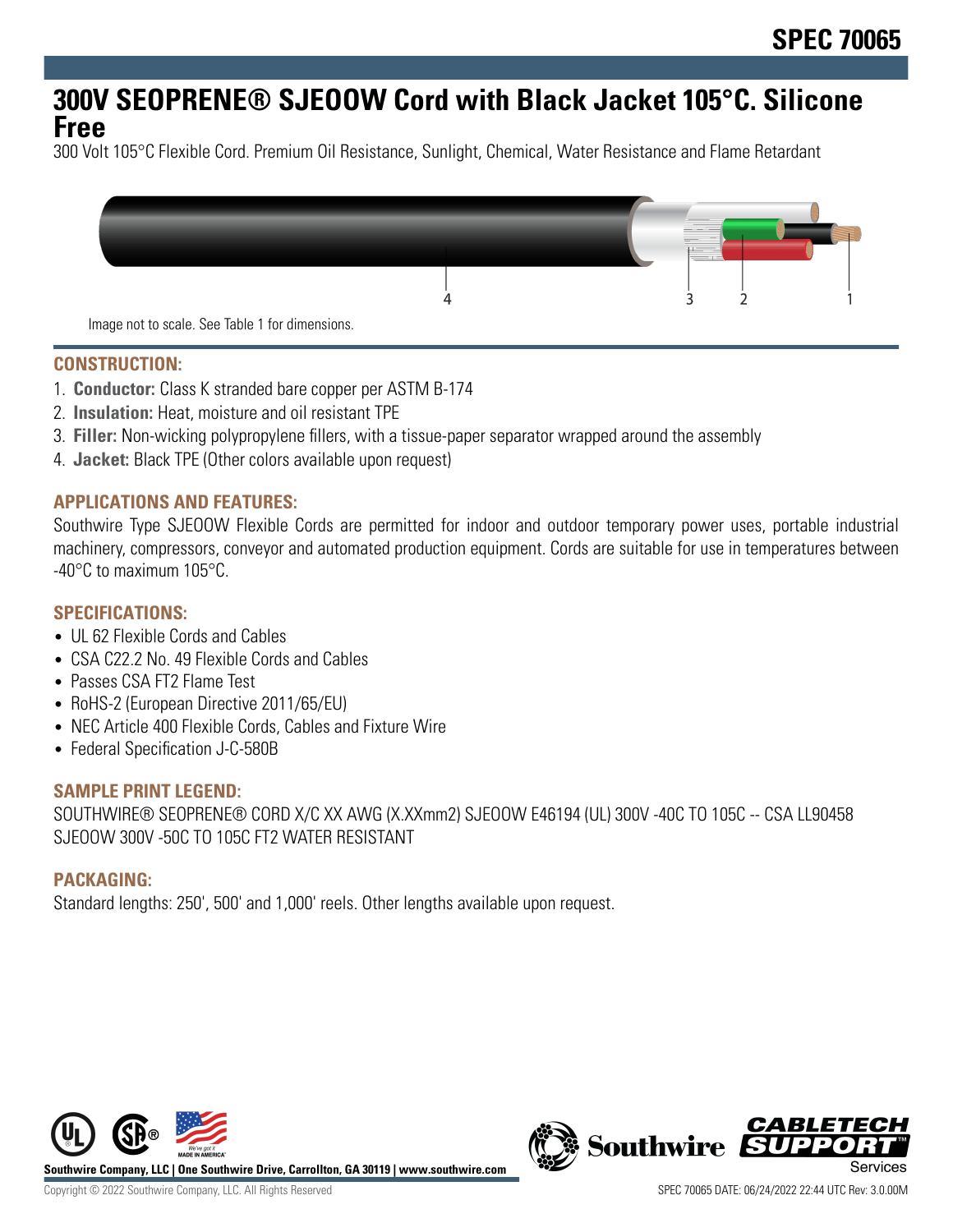### **Table 1 – Weights and Measurements**

|         |       |           |                |                | Stock Number CCI Part # Cond. Size Cond. Number Cond. Strands Jacket Thickness Approx. OD Approx. Weight Ampacity * DC Resistance |       |           |     |                  |
|---------|-------|-----------|----------------|----------------|-----------------------------------------------------------------------------------------------------------------------------------|-------|-----------|-----|------------------|
|         |       | AWG/Kcmil | Count          | $# \times$ AWG | mil                                                                                                                               | inch  | lb/1000ft | Amp | $\Omega/1000$ ft |
| 550528  | 23225 | 18        | $\overline{2}$ | 16/30          | 35                                                                                                                                | 0.285 | 37        | 10  | 6.59             |
| 550445  | 23325 | 18        | 3              | 16/30          | 37                                                                                                                                | 0.308 | 49        | 10  | 6.59             |
| 550474  | 23425 | 18        | $\overline{4}$ | 16/30          | 33                                                                                                                                | 0.328 | 59        | 7   | 6.59             |
| 550495  | 23226 | 16        | $\overline{2}$ | 26/30          | 34                                                                                                                                | 0.31  | 46        | 13  | 4.05             |
| 550403  | 23326 | 16        | 3              | 26/30          | 3.5                                                                                                                               | 0.328 | 59        | 13  | 4.05             |
| 550435  | 23426 | 16        | 4              | 26/30          | 32                                                                                                                                | 0.355 | 73        | 10  | 4.05             |
| 582140^ | N/A   | 14        | $\overline{2}$ | 41/30          | 34                                                                                                                                | 0.34  | 60        | 18  | 2.55             |
| 550559  | 23227 | 14        | $\overline{2}$ | 41/30          | 34                                                                                                                                | 0.34  | 60        | 18  | 2.55             |
| 550433  | 23327 | 14        | 3              | 41/30          | 35                                                                                                                                | 0.363 | 79        | 18  | 2.55             |
| 550401  | 23427 | 14        | 4              | 41/30          | 32                                                                                                                                | 0.393 | 98        | 15  | 2.55             |
| 550627  | 23228 | $12***$   | $\overline{2}$ | 65/30          | 51                                                                                                                                | 0.41  | 90        | 25  | 1.61             |
| 598755! | N/A   | $12***$   | 3              | 65/30          | 47                                                                                                                                | 0.428 | 116       | 25  | 1.61             |
| 550396  | 23328 | $12***$   | 3              | 65/30          | 47                                                                                                                                | 0.428 | 116       | 25  | 1.61             |
| 550465  | 23428 | $12***$   | 4              | 65/30          | 48                                                                                                                                | 0.468 | 150       | 20  | 1.61             |
| 550767  | 23229 | $10^{**}$ | $\overline{2}$ | 104/30         | 68.5                                                                                                                              | 0.545 | 155       | 30  | 0.98             |
| 550448  | 23329 | $10***$   | 3              | 104/30         | 66                                                                                                                                | 0.573 | 200       | 30  | 0.98             |
| 550628  | 23429 | $10^{**}$ | 4              | 104/30         | 67                                                                                                                                | 0.628 | 257       | 25  | 0.98             |

All dimensions are nominal and subject to normal manufacturing tolerances

◊ Cable marked with this symbol is a standard stock item

\* Ampacities are based on TABLE 400.5(A)of the 2014 National Electrical Code and CEC Table 12.

^ Color Sequence: Black, Red

! White PVC jacket

\*\* Not a Federal and Military Specification JC-580B